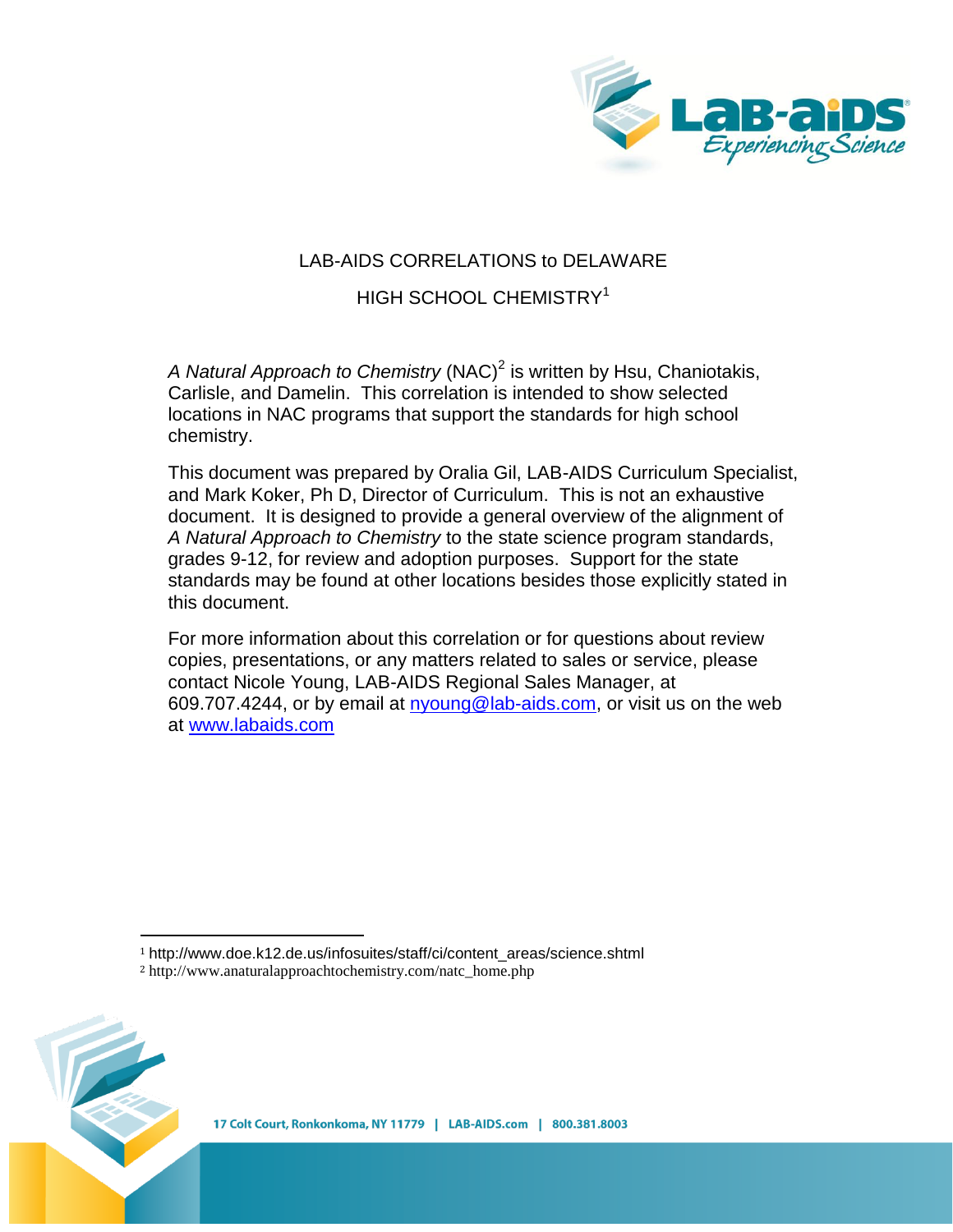# **The Natural Approach to Chemistry**

| THEMES |  |
|--------|--|

Energy is a unifying theme that explains why chemistry occurs

The atomic model of matter is consistently woven through every chapter

Understanding of 'why' chemistry occurs is emphasized

Principles are illustrated with examples from the human body and the environment

| ORGANIZATION OF CONTENT |                    |                                                                                                                                                                                                                                                                                                                                                                                              |  |  |
|-------------------------|--------------------|----------------------------------------------------------------------------------------------------------------------------------------------------------------------------------------------------------------------------------------------------------------------------------------------------------------------------------------------------------------------------------------------|--|--|
| <b>Fundamentals</b>     | Chapters 1 -4      | Present comprehensive overview of<br>all main ideas in chemistry such as<br>the atomic nature of matter,<br>systems, temperature, and energy.<br>"Big Picture"                                                                                                                                                                                                                               |  |  |
| <b>Core Concepts</b>    | Chapters 5 -<br>14 | Present in-depth coverage of all<br>major topic areas. They developed<br>usable understanding of the big<br>ideas laid out in the first four<br>chapters. The treatment includes<br>strong conceptual development as<br>well as algebra-based quantitative<br>problem solving.<br>All academic content and instruction<br>standards for chemistry have been<br>met by the end of Chapter 14. |  |  |
| Applications            | Chapter 15 -<br>21 | Provide deeper exploration of<br>significant areas of interest in<br>chemistry.<br>Examples include rechargeable<br>batteries, materials science,<br>planetary atmospheres, etc.                                                                                                                                                                                                             |  |  |

### COMPLETE LEARNING SYSTEM

Coordinated student textbook

Integrated laboratory investigations manual containing 58 labs to choose from New laboratory control, data collection and probe system

Evaluation elements throughout the curriculum (student book and lab investigation manual) through which student knowledge or skills are assessed or applied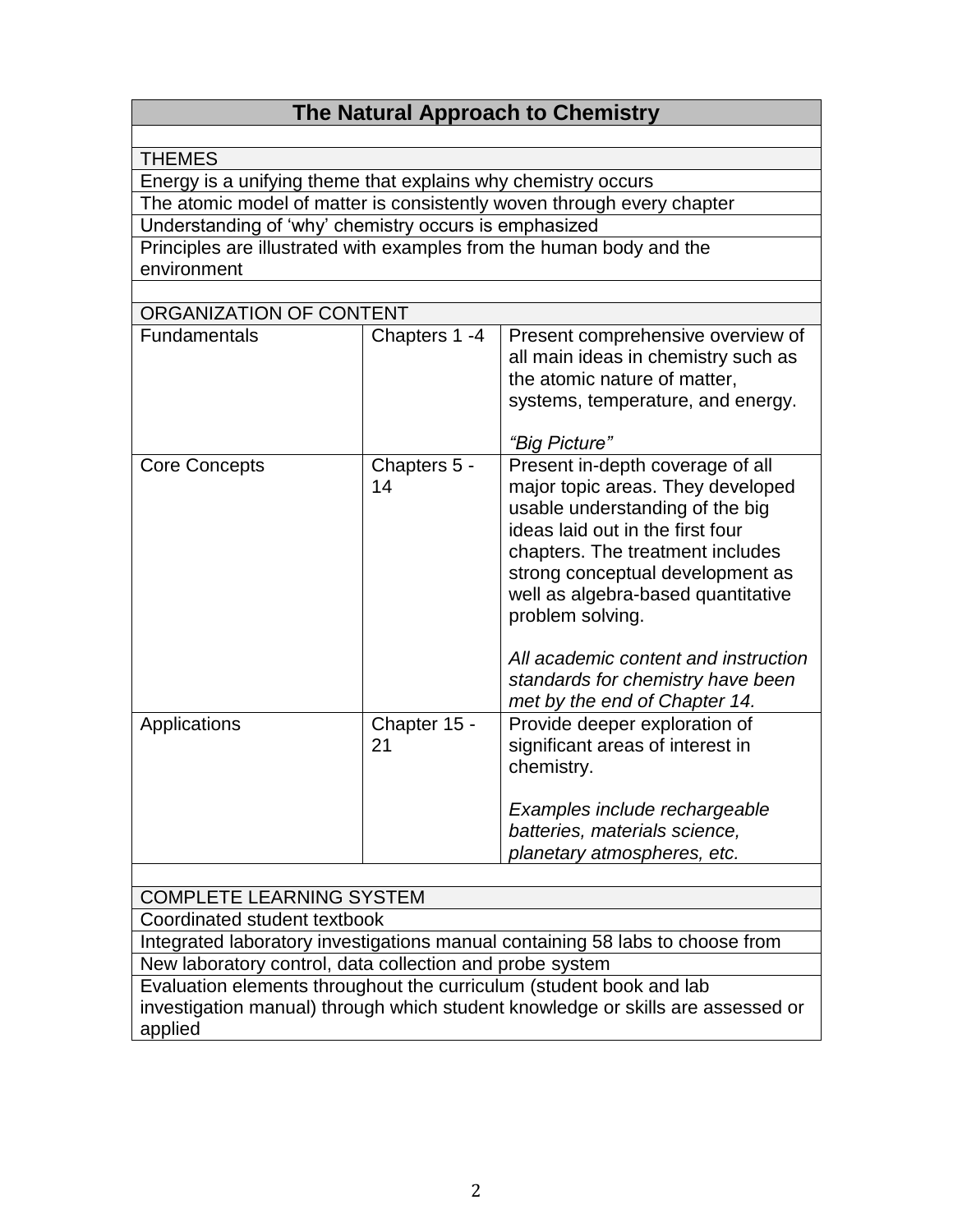# *Correlation Citation Reference Key*:

Locations are given in the student book (SB) and/or laboratory manual (LM).

### **1.2 pp. 19-25**

Means Student Book Chapter 1 Section 1.2 pages 19 – 25

#### **1A, 3D**

Means Lab Investigations Manual Chapter 1 Investigation 1A;

Chapter 3 Investigation 3D

Relevant questions from the student book (SB) and lab manual (LM) problem sets and questions are indicated, e.g.,

**1.2** 18-30, 51-55

Means Student Book Chapter 1 Section 1.2 questions 18-30 and questions 51-55

### **LM 9A (**PART 4)

Means Laboratory Investigations Manual Chapter 9 Investigation 9A Part 4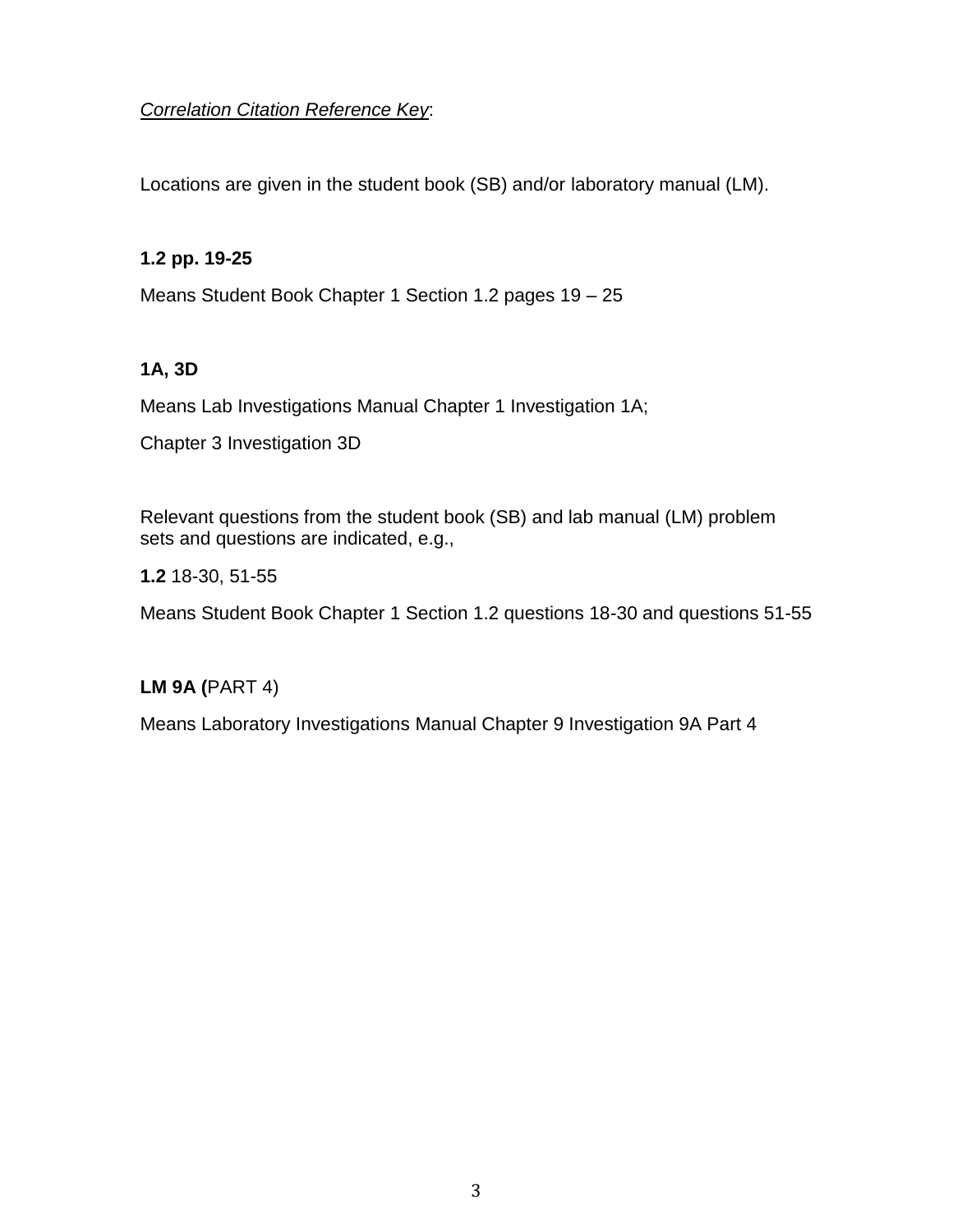| <b>Science Standard 2</b>                                                                                                                                                                                                                                                                                                                                                                                                                                                     | <b>NAC Location</b>                                     |                                      |                             |  |
|-------------------------------------------------------------------------------------------------------------------------------------------------------------------------------------------------------------------------------------------------------------------------------------------------------------------------------------------------------------------------------------------------------------------------------------------------------------------------------|---------------------------------------------------------|--------------------------------------|-----------------------------|--|
| <b>Materials and Their Properties</b>                                                                                                                                                                                                                                                                                                                                                                                                                                         | <b>Student</b><br><b>Book</b><br><b>Location</b>        | <b>Lab Manual</b><br><b>Location</b> | <b>Where</b><br>assessed    |  |
| <b>Enduring Understanding:</b>                                                                                                                                                                                                                                                                                                                                                                                                                                                | The structures of materials determine their properties. |                                      |                             |  |
| A. All matter is composed of<br>minute particles called atoms.<br>Most of the mass of an atom is<br>concentrated in the nucleus. In<br>the nucleus, there are neutrons<br>with no electrical charge and<br>positively charged protons.<br>Negatively charged electrons<br>surround the nucleus and overall,<br>the atom is electrically neutral.<br>Level: Essential                                                                                                          | 5.1 pp.134-<br>143                                      | 5A                                   | $5.1, 66-67,$<br>p.165      |  |
| B. Elements and compounds are<br>pure substances. Elements<br>cannot be decomposed into<br>simpler materials by chemical<br>reactions. Elements can react to<br>form compounds. Elements<br>and/or compounds may also be<br>physically combined to form<br>mixtures.<br>Level: Essential                                                                                                                                                                                      | Ch. 2 pp. 38-<br>63                                     |                                      | Ch. 2, 30-69,<br>pp.67-69   |  |
| C. Isotopes of a given element<br>differ in the number of neutrons in<br>the nucleus. Their chemical<br>properties remain essentially the<br>same.<br>Level: Important                                                                                                                                                                                                                                                                                                        | 5.1 p.138                                               | 5A                                   | 5A (Part 4)                 |  |
| D. The periodic table arranges the<br>elements in order of atomic<br>number (the number of protons).<br>The elements are grouped<br>according to similar chemical and<br>physical properties. Properties<br>vary in a regular pattern across<br>the rows (periods) and down the<br>columns (families or groups). As a<br>result, an element's chemical and<br>physical properties can be<br>predicted knowing only its<br>position on the periodic table.<br>Level: Important | Ch.6<br>pp.168-189                                      | 6A-B                                 | Ch. 6, 12-52,<br>pp.192-195 |  |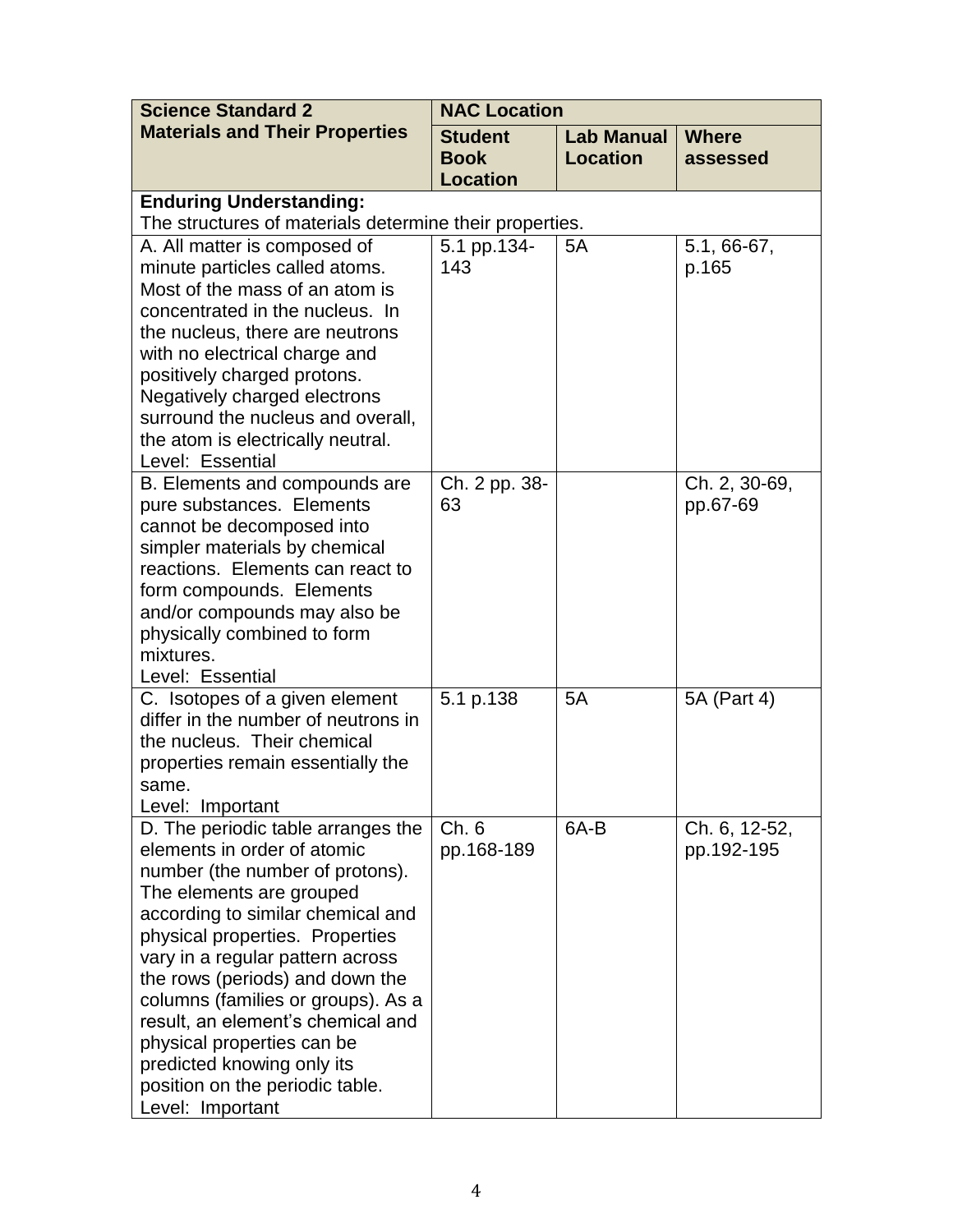| <b>Science Standard 2</b>                                                                                                                                                                                                                                                                                                                                                                                            | <b>NAC Location</b>                                            |                                      |                                                             |
|----------------------------------------------------------------------------------------------------------------------------------------------------------------------------------------------------------------------------------------------------------------------------------------------------------------------------------------------------------------------------------------------------------------------|----------------------------------------------------------------|--------------------------------------|-------------------------------------------------------------|
| <b>Materials and Their Properties</b>                                                                                                                                                                                                                                                                                                                                                                                | <b>Student</b><br><b>Book</b><br><b>Location</b>               | <b>Lab Manual</b><br><b>Location</b> | <b>Where</b><br>assessed                                    |
| E. An atom's electron structure<br>determines its physical and<br>chemical properties. Metals have<br>valence electrons that can be<br>modeled as a sea of electrons<br>where the valence electrons<br>move freely and are not<br>associated with individual atoms.<br>These freely moving electrons<br>explain the metallic properties<br>such as conductivity, malleability,<br>and ductility.<br>Level: Essential | 6.3 pp.184-<br>189; 16.1<br>pp.512-515;<br>16.3 pp.521-<br>524 | 6C                                   | $6.3, 50-52,$<br>p.195; 16.1,<br>38-41, p.533               |
| F. Ionic compounds form when<br>atoms transfer electrons.<br>Covalent compounds form when<br>atoms share electrons. Both<br>types of interactions generally<br>involve valence electrons and<br>produce chemical bonds that<br>determine the chemical property<br>of the compound.<br>Level: Essential                                                                                                               | Ch. 7<br>pp.198-221;<br>Ch.8<br>pp.230-253                     | 7A-B; 8A-B                           | Ch. 7, 18-69,<br>pp.225-227;<br>Ch. 8, 20-77,<br>pp.257-259 |
| G. A change in physical<br>properties does not change the<br>chemical composition of the<br>substance. The physical<br>properties of elements and<br>compounds (such as melting and<br>boiling points) reflect the nature of<br>the interactions among their<br>atoms, ions, or molecules and the<br>electrical forces that exist<br>between.<br>Level: Important                                                    | 2.1 pp.39-<br>40; Ch. 9<br>pp.262-287                          | <b>9A</b>                            | Ch. 9, 28-87,<br>pp.291-293                                 |
| H. A change of phase may occur<br>when there is a change in the<br>potential energy of the atoms or<br>molecules of a substance.<br>Level: Compact                                                                                                                                                                                                                                                                   | 3.3 pp.88-<br>95:9.3<br>pp.278-287                             | 3D                                   | $3.3, 48-57,$<br>p.100                                      |
| I. Temperature, pressure, and<br>volume are important properties<br>of a gas. A change in two of                                                                                                                                                                                                                                                                                                                     | Ch. 14<br>pp.442-465                                           | 14B                                  | Ch. 14, 7-79,<br>pp.468-471                                 |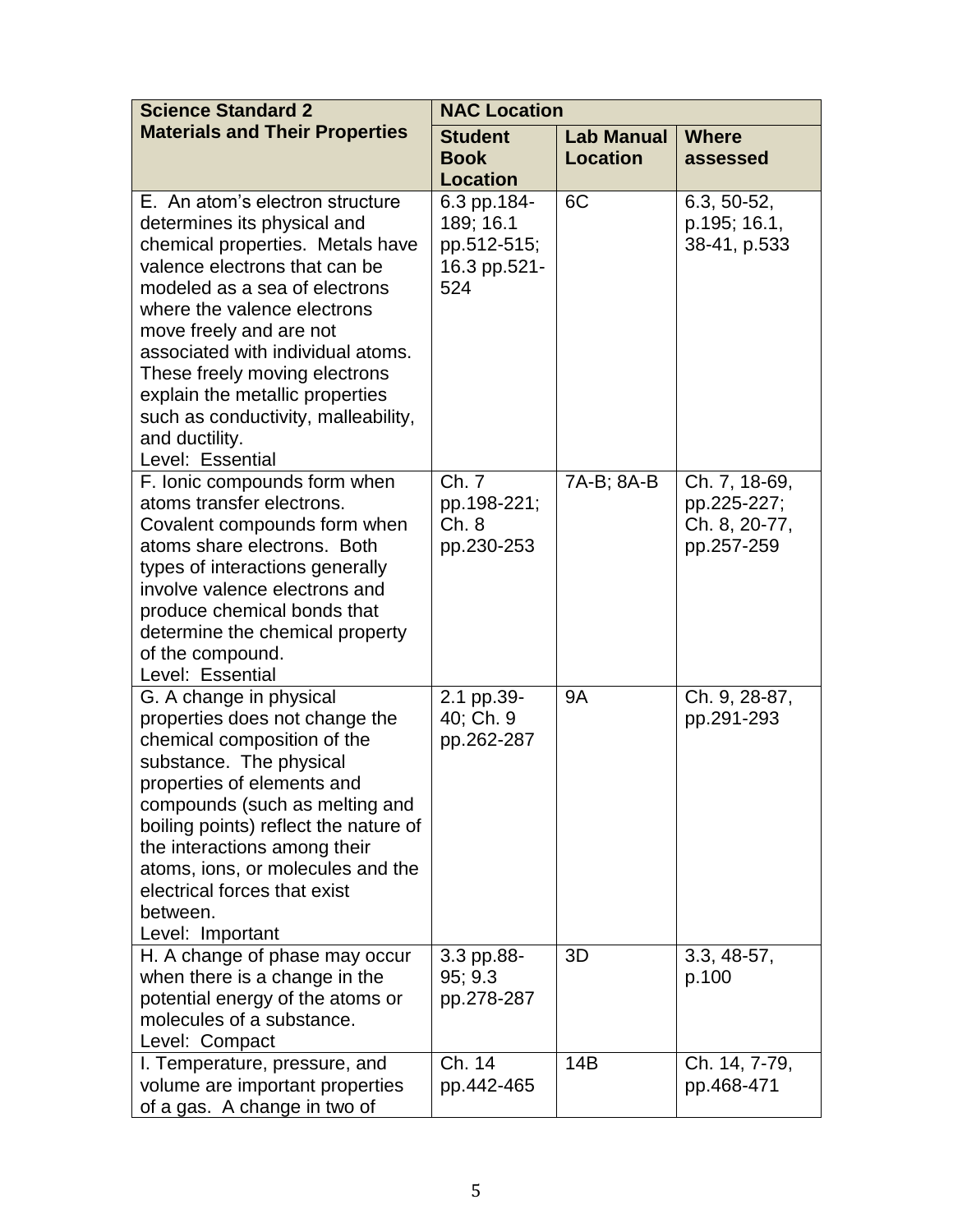| <b>Science Standard 2</b>                                                                                                                                                                                                                                                                                                        | <b>NAC Location</b>                              |                                      |                              |  |
|----------------------------------------------------------------------------------------------------------------------------------------------------------------------------------------------------------------------------------------------------------------------------------------------------------------------------------|--------------------------------------------------|--------------------------------------|------------------------------|--|
| <b>Materials and Their Properties</b>                                                                                                                                                                                                                                                                                            | <b>Student</b><br><b>Book</b><br><b>Location</b> | <b>Lab Manual</b><br><b>Location</b> | <b>Where</b><br>assessed     |  |
| these properties results in<br>predictable changes in the third.<br>Level: Compact                                                                                                                                                                                                                                               |                                                  |                                      |                              |  |
| <b>Enduring Understanding:</b><br>The properties of a mixture are based on the properties of its components.                                                                                                                                                                                                                     |                                                  |                                      |                              |  |
| A. Properties of solutions, such as<br>pH, solubility, and electrical<br>conductivity depend upon the<br>concentration and interactions of<br>the solute and solvents.                                                                                                                                                           | Ch. 9<br>pp.262-287;<br>Ch. 13<br>pp.410-433     | 9A-C; 13A                            | Ch. 9, 28-87,<br>pp.291-293  |  |
| Level: Important<br>B. A variety of methods can be<br>used to separate mixtures into<br>their component parts based<br>upon the chemical and physical<br>properties of the individual<br>components.<br>Level: Important                                                                                                         | 2.3 pp.56-63                                     | 2C                                   |                              |  |
| <b>Enduring Understanding:</b>                                                                                                                                                                                                                                                                                                   |                                                  |                                      |                              |  |
| When materials interact within a closed system, the total mass of the system<br>remains the same.                                                                                                                                                                                                                                |                                                  |                                      |                              |  |
| A. The total mass of the system<br>remains the same regardless of<br>how atoms and molecules in a<br>closed system interact with one<br>another, or how they combine or<br>break apart.<br>Level: Essential                                                                                                                      | Ch. 11<br>pp.328-357                             | 11A-B; 14A                           | Ch. 11, 9-69,<br>pp.360-365  |  |
| B. Radioactive isotopes are<br>unstable and undergo<br>spontaneous and predictable<br>nuclear reactions emitting<br>particles and/or radiation, and<br>become new isotopes that can<br>have very different properties. In<br>these nuclear changes, the total<br>of the mass and energy remains<br>the same.<br>Level: Important | Ch. 20<br>pp.636-657                             | 20A-B                                | Ch. 20, 40-90,<br>pp.661-663 |  |
| <b>Enduring Understanding:</b>                                                                                                                                                                                                                                                                                                   |                                                  |                                      |                              |  |
| There are several ways in which elements and/or compounds react to form new<br>substances and each reaction involves energy.                                                                                                                                                                                                     |                                                  |                                      |                              |  |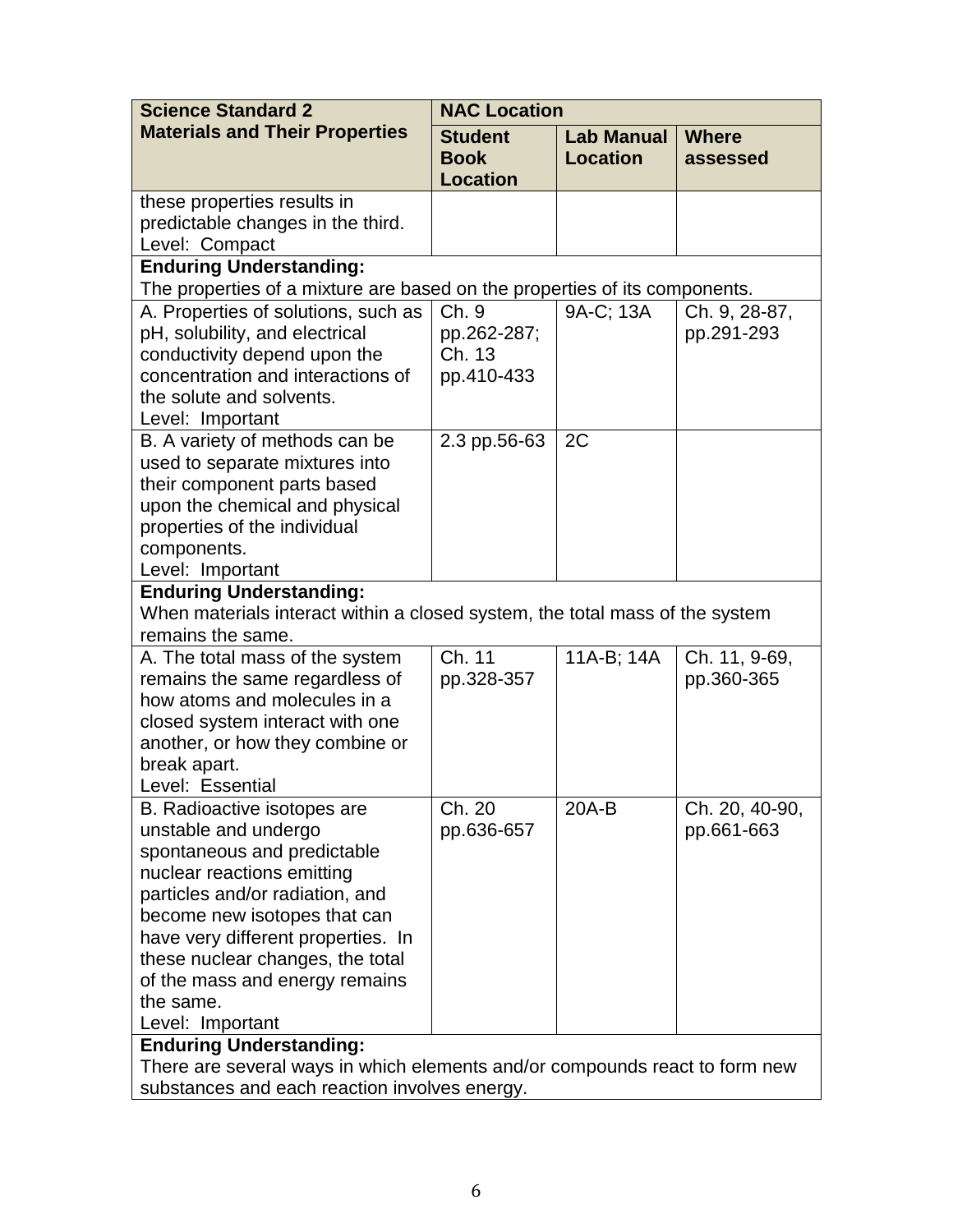| <b>Science Standard 2</b>                                                                                                                                                                                                                                                                                                                                                                                    | <b>NAC Location</b>                                               |                                      |                                                                                                         |
|--------------------------------------------------------------------------------------------------------------------------------------------------------------------------------------------------------------------------------------------------------------------------------------------------------------------------------------------------------------------------------------------------------------|-------------------------------------------------------------------|--------------------------------------|---------------------------------------------------------------------------------------------------------|
| <b>Materials and Their Properties</b>                                                                                                                                                                                                                                                                                                                                                                        | <b>Student</b><br><b>Book</b><br><b>Location</b>                  | <b>Lab Manual</b><br><b>Location</b> | <b>Where</b><br>assessed                                                                                |
| A. Chemical reactions result in<br>new substances with properties<br>that are different from those of the<br>component parts (reactants).<br>Level: Essential                                                                                                                                                                                                                                                | Ch. 4<br>pp.104-125                                               | $4B-C$                               | Ch. 4, 36-72,<br>pp.129-131                                                                             |
| B. There are different types of<br>chemical reactions. Precipitation<br>reactions produce insoluble<br>substances (e.g., double<br>replacement). The transfer of<br>electrons between atoms is a<br>reduction-oxidation (redox)<br>reaction (e.g., single-replacement<br>combustion, synthesis,<br>decomposition). Some acid/base<br>reactions involve the transfer of<br>hydrogen ions.<br>Level: Important | Ch. 10 296-<br>317; Ch. 13<br>pp.410-433;<br>Ch. 15<br>pp.474-499 | 10B; 13B-C;<br>15C                   | Ch. 10, 30-71,<br>pp.323-325;<br>Ch. 13, 21-81,<br>pp.347-439;<br>15.2, 56-62,<br>77-83, pp.508-<br>509 |
| C. The rate of a chemical reaction<br>depends on the properties and<br>concentration of the reactants,<br>temperature, and the presence or<br>absence of a catalyst.<br>Level: Essential                                                                                                                                                                                                                     | $\overline{\text{Ch}}$ . 12<br>pp.368-401                         | 12A-12C                              | Ch. 12, 20-63,<br>pp.405-407                                                                            |
| D. Energy is transformed in<br>chemical reactions. Energy<br>diagrams can illustrate this<br>transformation. Exothermic<br>reactions release energy.<br>Endothermic reactions absorb<br>energy.<br>Level: Essential                                                                                                                                                                                          | 10.4 pp.311-<br>317                                               | 10 <sub>C</sub>                      | 10.4, 43-47,<br>66-71, pp.324-<br>325                                                                   |
| E. A catalyst lowers the activation<br>energy of a chemical reaction.<br>The catalyst remains unchanged<br>and is not consumed in the<br>overall reaction. Enzymes are<br>protein molecules that catalyze<br>chemical reactions in living<br>systems.<br>Level: Important                                                                                                                                    | 12.4 pp.398-<br>401; 18.3<br>p.592                                | 18B                                  | 18.3, 94-98,<br>p.603<br>18B (Part 3)                                                                   |
| F. Certain small molecules<br>(monomers) react with one                                                                                                                                                                                                                                                                                                                                                      | 10.3 p.310;<br>17.3 pp.554-                                       |                                      | 17.3, 66-83,<br>p.567                                                                                   |